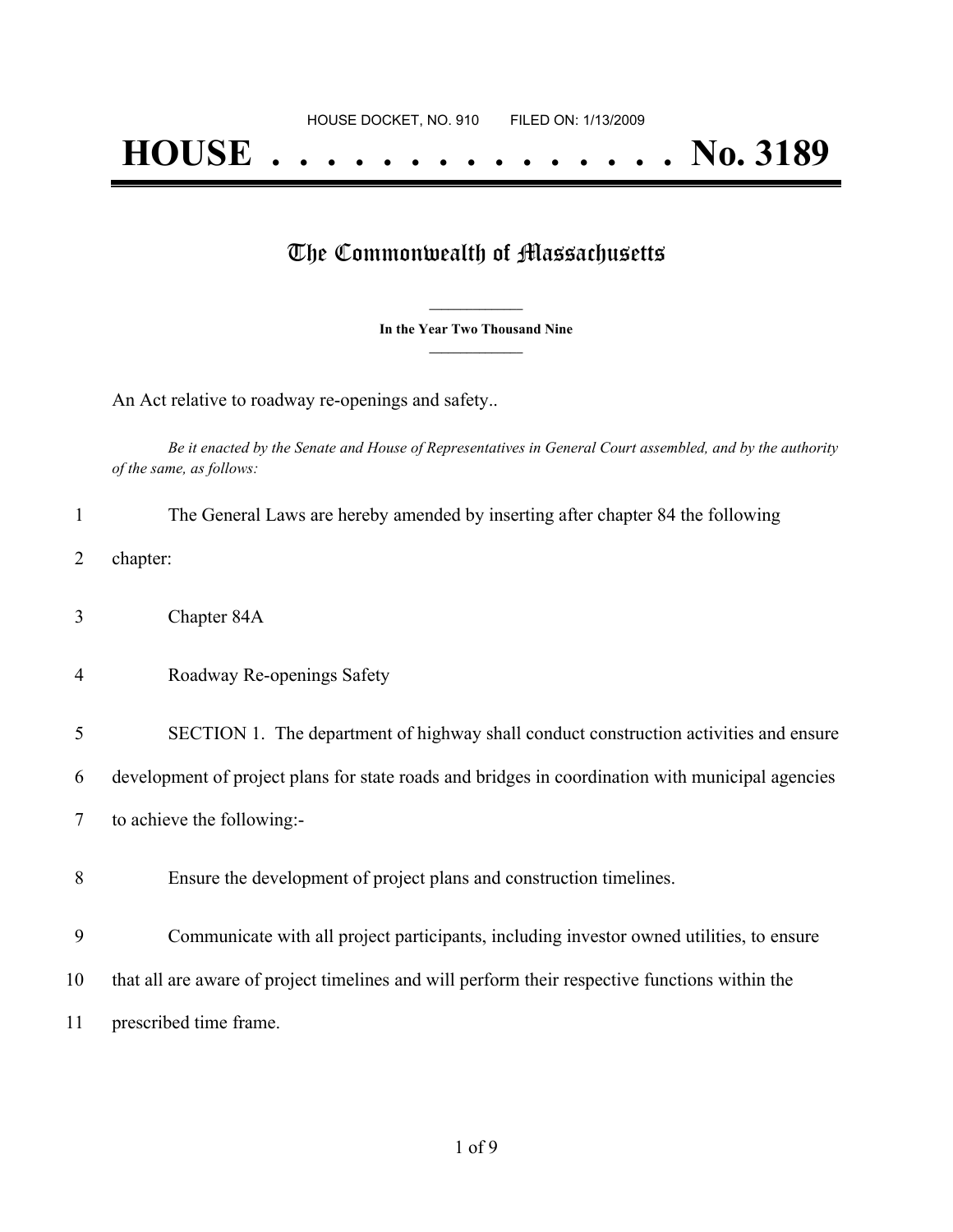Develop a form that presents road closing and detour related information to include, but not be limited to, traffic volumes re-routed and detour length to determine incremental mileage, fuel consumed and green house gas emissions resulting from delayed road openings.

 In the event of a delayed road re-opening and that a completed copy of the form detailed above is provided to the applicable regulatory authority.

 Advise the applicable regulatory authority at the end of each delayed roadway re-opening and provide that regulatory authority with a completed form detailing the cumulative impacts resulting from that project delay.

 Coordinate with the State Police to cite for non-relocated public utility assets that pose a safety hazard in state roadways at the end of road construction projects citations shall be sent to the utility and a copy to the appropriate agency. Assist local agencies in developing a project timeline and completion of the above form for road closings within their jurisdiction. In the event of a delayed road re-opening in a local jurisdiction, provide a complete property of the form to the appropriate regulatory authority. At the end of a delayed road re-opening in a local jurisdiction, provide the regulatory authority with a completed form detailing the cumulative impacts resulting from the project delay.

 SECTION 2. Municipal Public Works' Departments shall have the responsibility to ensure roads within their jurisdiction are operable and in safe conditions. Such departments shall be responsible for, but not limited to, the following:-

Ensure the development of project plans and construction timelines.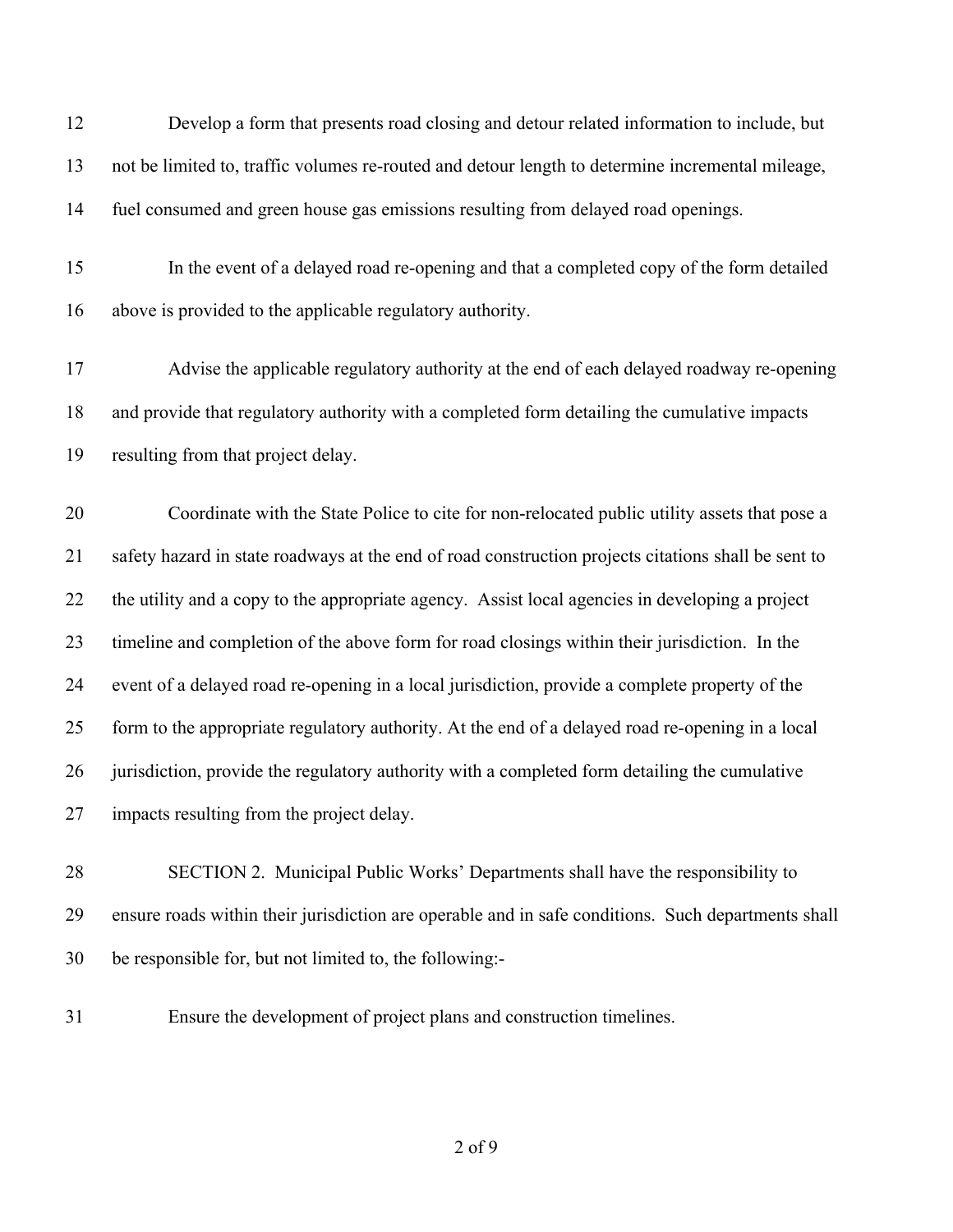| 32 | Assist the department of highways to complete their form for each road closure within its           |
|----|-----------------------------------------------------------------------------------------------------|
| 33 | jurisdiction as part of the initial project planning process.                                       |
| 34 | Communicate with all project participants, including public utilities, to ensure that all are       |
| 35 | aware of the project timelines and will perform their respective functions within the prescribed    |
| 36 | time frame.                                                                                         |
| 37 | In the event of a delayed road re-opening due to a public utility, provide information on           |
| 38 | each such delayed road re-opening to the department of highways.                                    |
| 39 | Advise the department of highways of the end of each delayed road re-opening.                       |
| 40 | Coordinate with local police to cite for non-relocated public utility assets that pose a            |
| 41 | safety hazard in municipally operated roadways at the end of road construction projects.            |
| 42 | Municipal citations will be sent to the attention of the traffic coordinator for that utility and a |
| 43 | copy to the concerned regulatory authority.                                                         |
| 44 | The department of public works may contact the utility for assistance in resolving right-           |
| 45 | of-way issues with the utility. If the right-of-way issue is not resolved within 30 days from the   |
| 46 | date of notice, the department of public works or such other municipal agency with responsibility   |
| 47 | over the issue, may contact the appropriate regulatory authority for assistance in resolving the    |
| 48 | issue.                                                                                              |
| 49 | SECTION 3. The department of public utilities shall perform the following functions:-               |
| 50 | Ensure that all investor owned public utilities always maintain designated traffic                  |
| 51 | coordinators and contact information, including a full address, phone, fax, and email address.      |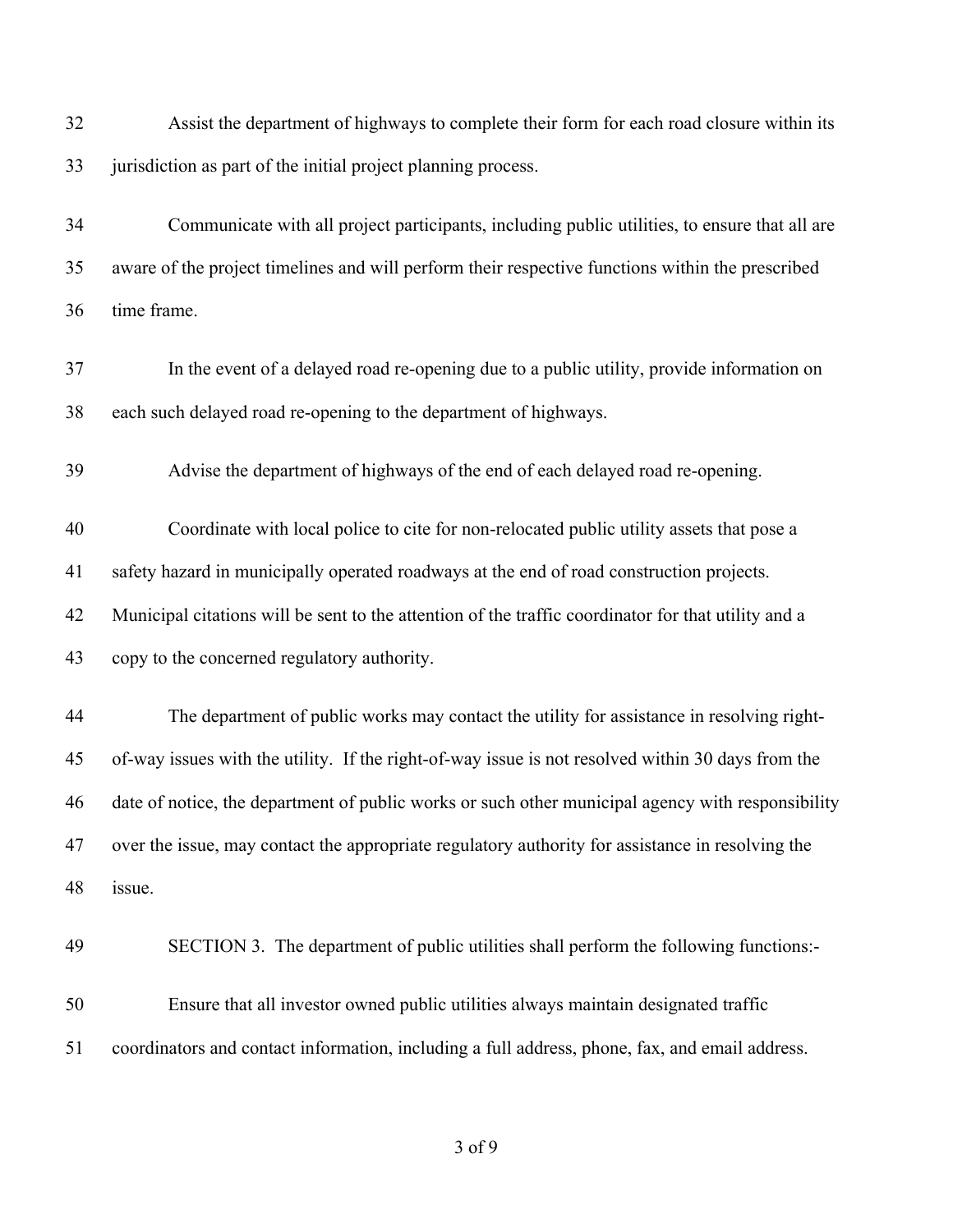This database shall be reality available on the DPU website and shall be maintained at minimum, monthly.

 Shall review the job/position description of the traffic coordinators submitted by each investor owned utility and ensure that it complies with the intent of this law and shall advise each utility of any discrepancies in the content of the job/position.

 Shall maintain a file of current job/position descriptions for the traffic coordinator for each investor owned public utility.

 Reasonable and just expenses associated with establishment and operation of a utility traffic coordinator position within each utility shall be allowable for ratemaking purposes.

 Maintain information files on all delays in public roadway openings and public roadway safety related issues and accumulate those files for each investor owned utility from the time of enactment of this law through the completion of the next rate case for that utility. Subsequently, a traffic file will be maintained for each investor owned public utility during the time interval between rate cases for each such utility.

 The commissioner of the DPU shall review and consider the traffic related delays and safety violations will be considered to be a positive factor in rate making determination for that utility.

 Shall ensure that no municipal public roadway safety related fines or other such civil penalties are not passed onto the ratepayers of that utility, but shall be for the account of the share holders of that utility. Municipal public roadway safety related fines or other such civil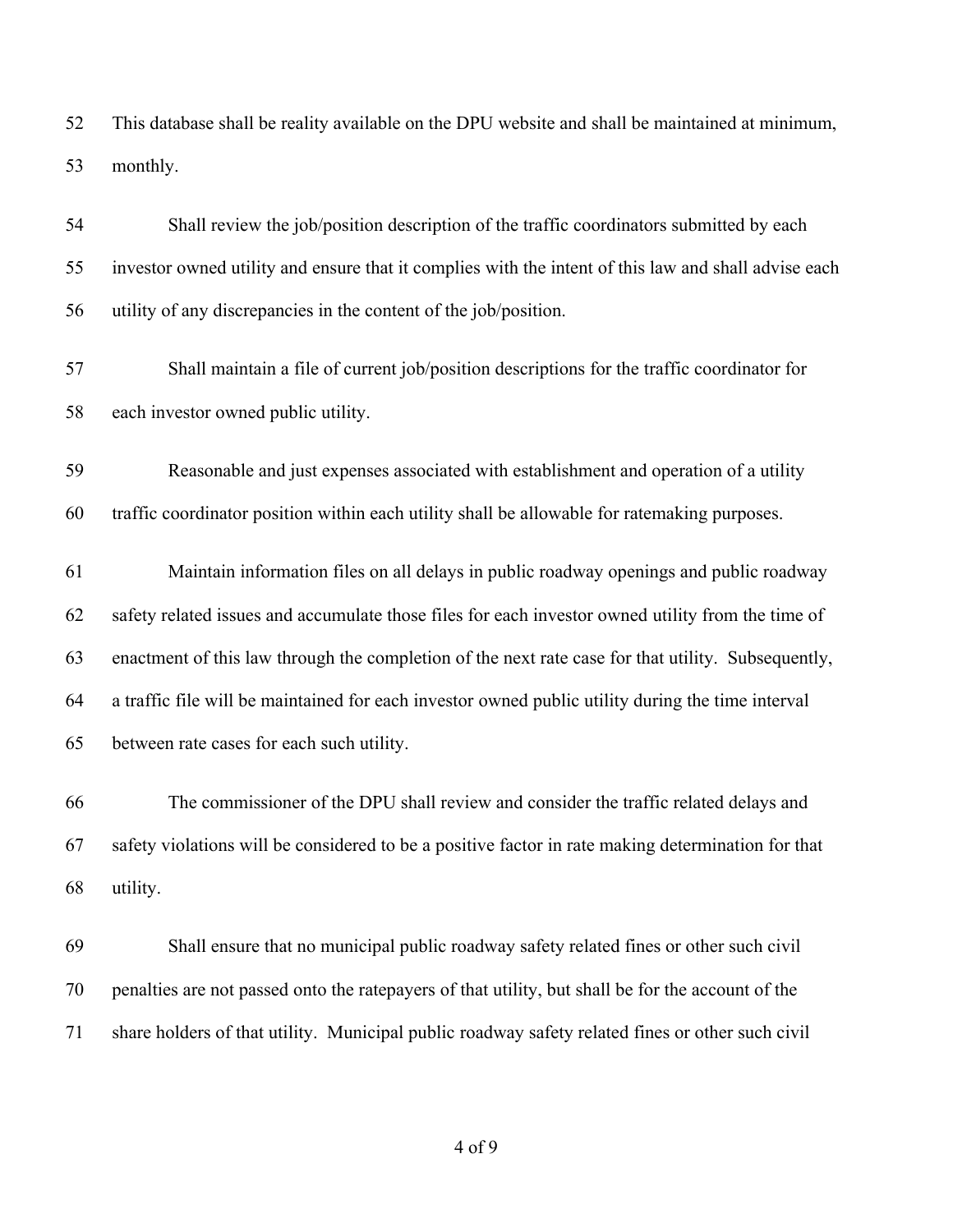penalties incorrectly included in rate base shall be removed and the utility earnings reduced by no more than 10 times the amount improperly accounted for.

| 74 | Shall prepare an annual report on all utility related delays on roadway re-openings and          |
|----|--------------------------------------------------------------------------------------------------|
| 75 | roadway safety issues. This report shall also include information on incremental distances       |
| 76 | driven, fuel consumed, and greenhouse gas emissions due to delayed roadway re-openings for       |
| 77 | each utility. The report should be prepared annually for each calendar year and presented to the |
| 78 | undersecretary of energy within the Executive Office of Energy and Environmental Affairs         |
| 79 | (EOEEA) not later than the end of the first calendar quarter.                                    |
| 80 | SECTION 4. The department of telecommunications and cable shall perform the                      |
| 81 | following functions:                                                                             |
| 82 | Ensure that all investor owned public utilities always maintain a designated traffic             |
| 83 | coordinator.                                                                                     |
| 84 | Maintain an up-to-date database of all public utility traffic coordinators and contact           |
| 85 | information, including a full address, phone, fax, and email address. This data base shall be    |
| 86 | readily available on the DTC website and shall be maintained at minimum, monthly.                |
| 87 | The DTC shall review the job/position description of the traffic coordinators submitted          |
| 88 | by each investor owned utility and ensure that it complies with the intent of this law and shall |
| 89 | advise each utility of discrepancies in the content of the job/position description.             |
| 90 | The DTC shall maintain a file of current job/position descriptions for the traffic               |
| 91 | coordinator for each investor owned public utility.                                              |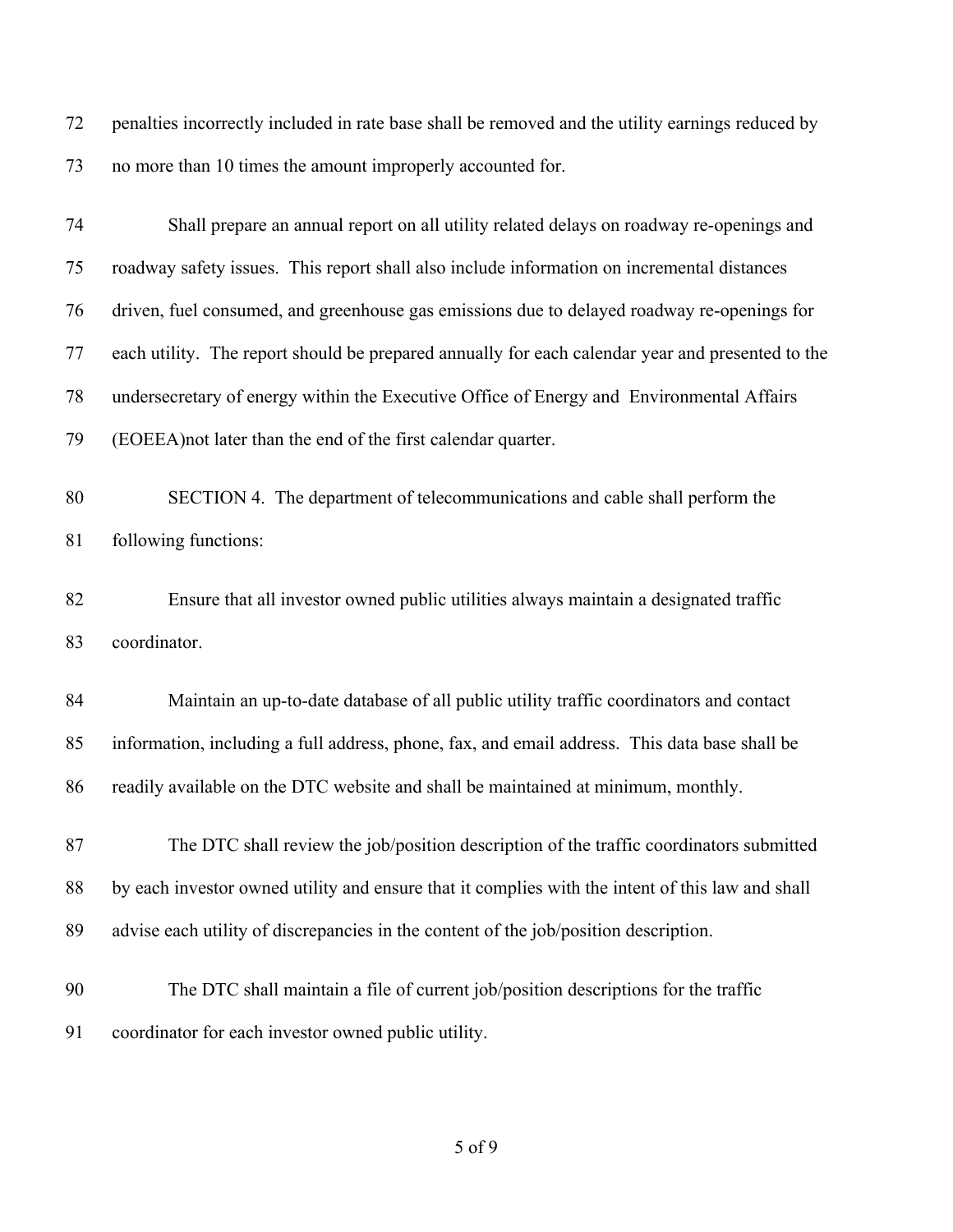Reasonable and just expenses associated with the establishment and operation of a utility traffic coordinator position within each utility shall be allowable for ratemaking purposes.

 Maintain information filed on all delays in public roadway openings and public roadway safety related issues and accumulate those files for each investor owned utility from the time of enactment of this law through the completion of the next rate case for that utility. Subsequently, a traffic file will be maintained for each investor owned public utility during the time interval between rate cases for each such utility.

 The commissioners of the DTC shall review and consider the traffic related delays and safety issues in each such utilities rate making case. The absence of or infrequent reopening delays and traffic safety violations will be considered a positive factor in rate making determination for that utility.

 The DTC shall ensure that no municipal public roadway safety related fines or other such civil penalties are not passed on to the ratepayers of that utility, but shall be for the account of the shareholders of that utility. Municipal public roadway safety related fines or other such civil penalties incorrectly included in rate base shall be removed and the utility earnings reduced by no more than 10 times the amount improperly accounted for.

 The DTC shall prepare an annual report on all utility related delays on roadway re- openings and roadway safety issues. This report shall also include information on incremental distances driven, fuel consumed, and greenhouse gas emissions due to delayed roadway re- openings for each utility. The report should be prepared annually for each calendar year and presented to the undersecretary the office of consumer affairs and business regulation not latter than the end of the first calendar quarter.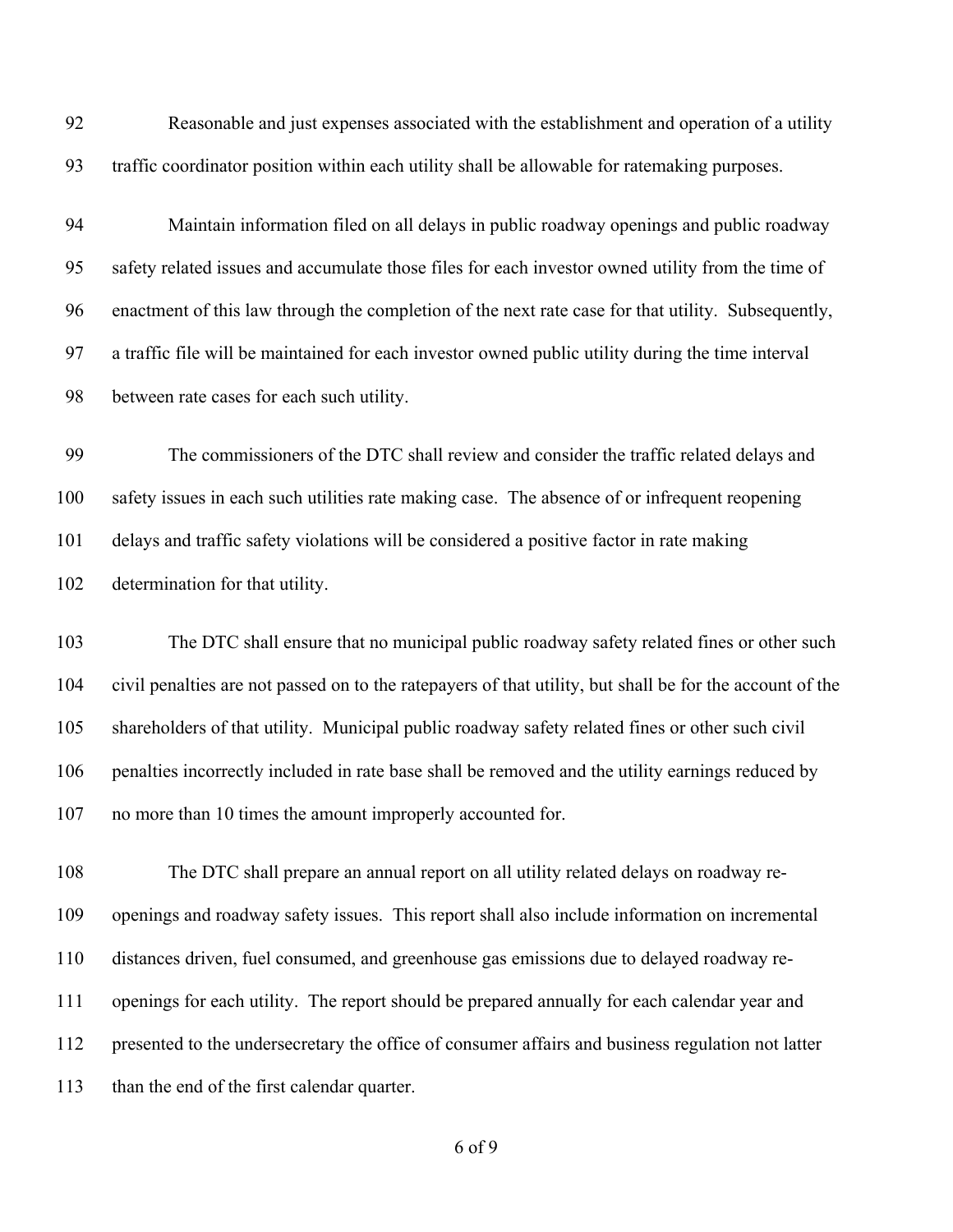SECTION 5. Public utilities shall have the following responsibilities.

| 115 | They shall appoint a traffic coordinator and provide the full contact information,                   |
|-----|------------------------------------------------------------------------------------------------------|
| 116 | including a full address, phone, fax, and email address to the responsible regulatory authority      |
| 117 | within the commonwealth. If the traffic coordinator is replaced, the utility shall ensure that the   |
| 118 | contact information is fully updated at the time of the personnel change.                            |
| 119 | The traffic coordinator shall be the designated representative, who will be responsible              |
| 120 | within that utility to perform these and other functions such as, but not limited to, the following: |
| 121 | Maintain the schedules and information on each road project that may require the                     |
| 122 | relocation, removal or replacement or other action on the part of the utility to permit the timely   |
| 123 | and safe re-opening of public roadways. Travel to roadway work sites or to other locations to        |
| 124 | meet with the department of highways and local departments of public works as required to            |
| 125 | effectively understand and coordinate roadway projects.                                              |
| 126 | Coordinate the assignment of utility workers to work on utility assets to ensure the timely          |
| 127 | reopening and/or safe operation of public roadways in line with each road construction time          |
| 128 | table.                                                                                               |
| 129 | The event that utility assets are preventing a roadway reopening and/or posing a roadway             |
| 130 | safety hazard and are cited and fees or civil penalties assessed, the traffic coordinator shall be   |
| 131 | delegated the authority to effect payment of such penalty to the proper authority assessing such     |
| 132 | penalty. In the event of delays in paying civil penalties, the traffic coordinator shall have the    |

delegated the authority and assigned responsibility to effect payment for late payment penalties.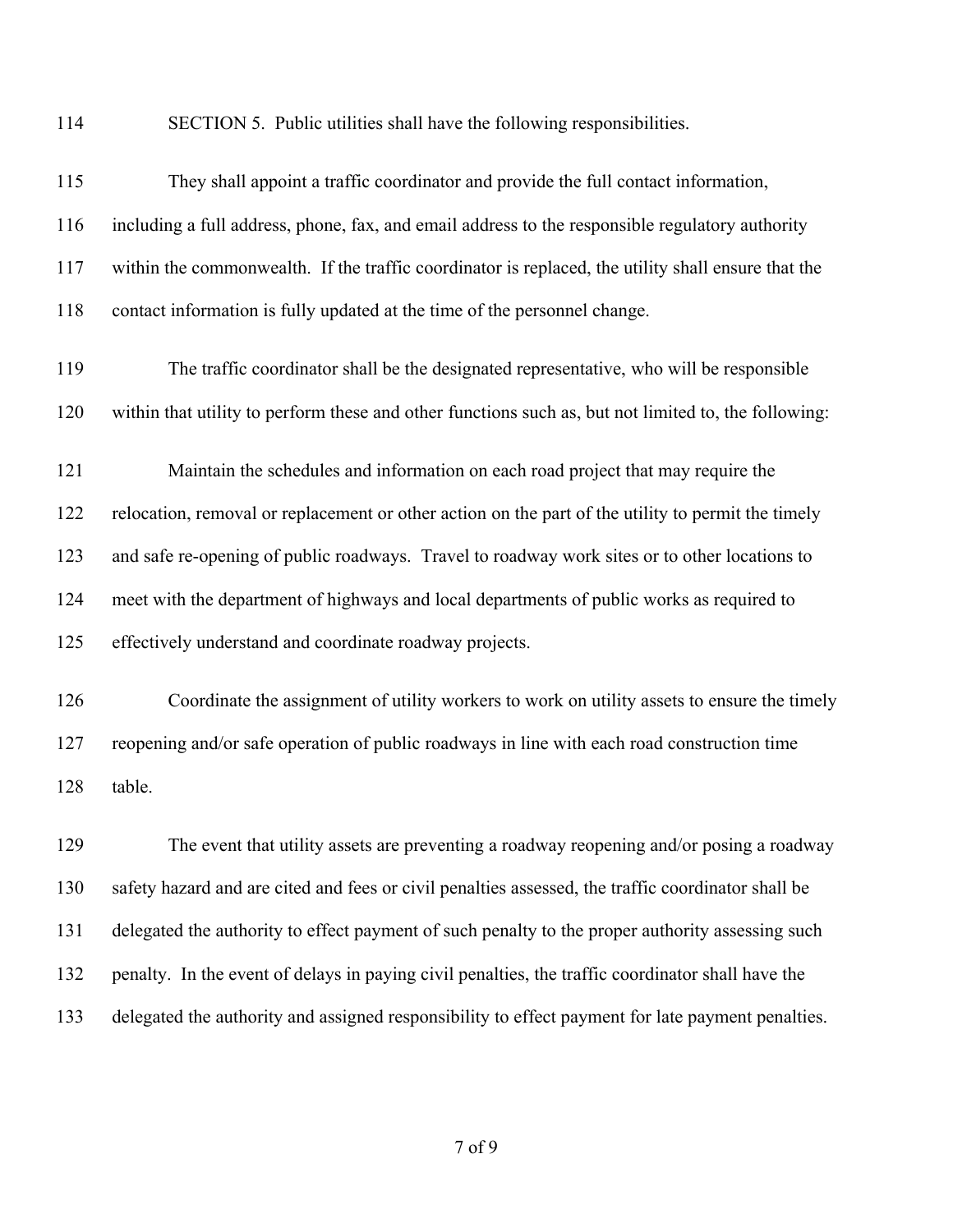The traffic coordinator shall assist local departments of public works to resolve right-of-way issues in a timely manner.

 The traffic coordinator shall ensure that no civil penalties or late payment fees are included as reimbursable expenses to the ratepayers of that utility and shall ensure that such fees and penalties are for the account of the shareholders.

 The traffic coordinator shall report to a senior officer of the utility who is responsible for utility operations.

 The job/position description for the traffic coordinator shall be prepared and a copy shall be sent to the applicable commonwealth regulatory authority, which shall review each job description to ensure that each job/position description corresponds with the intent and provisions of this law. The utility will consider comments from the regulatory authority and modify the job/position description accordingly and provide a revised job/position for the regulatory body to maintain on file.

 Just and reasonable expenses associated with the position and function of the traffic coordinator shall be allowable expenses and recoverable from ratepayer revenue.

149 SECTION 6. Cities and towns shall have the authority to perform the following functions and they may cite a public utility with a roadway safety violation if they have public utility assets in an open public roadway. Safety fines shall be limited to \$100 per utility asset per day. They may cite a public utility with roadway safety violations if utility assets in a roadway prevent it from being re-opened at the completion of a roadway construction project, and such fines shall be limited to \$250 per utility asset per day city and town citations shall be prepared in the name of the utility and sent to the attention of the traffic coordinator.